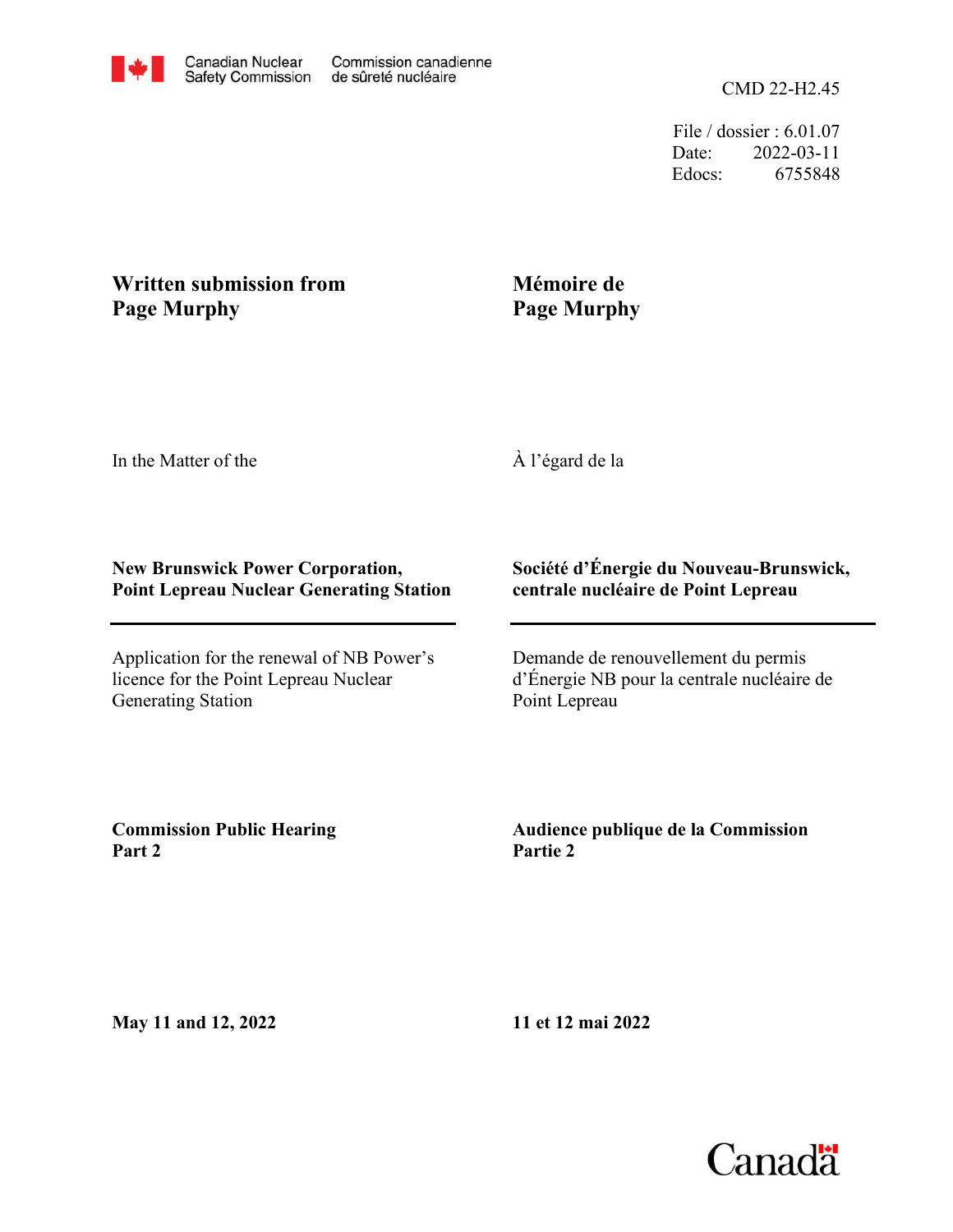From: Sent: To:

Subject: Intervention PLNGS Hearing Ref. 2022-H-02 cnsc.interventions.ccsn@canada.ca March 11, 2022 10:34 AM Page Murphy

Hello,

Generating Station. Commission, regarding the licence renewal of the NB Power Point Lepreau Nuclear Please consider this email my written intervention to the Canadian Nuclear Safety

commercial fisheries. concerned about the impacts of the nuclear plant on marine species, tourism, and radioactive waste and radioactive emissions in the event of an accident. I am also deeply I am a parent concerned about the future of my children and leaving them with legacy

known solution yet exists for radioactive wastes. This is utterly foolhardy and dangerous. licensing hearing. The CNSC should not continue to licence nuclear power plants when no the environment. The CNSC must consider the impact of radioactive wastes within this accidents resulting in radio-active release, having potential impacts on human health and thousands of miles to a deep geologic repository in Ontario, multiplies the risk of serious renewal period is approved. Further, the proposal to transport all this additional waste for radioactive waste that will continue to add up for another 25 years, if the requested am concerned that there is no proven-safe option for permanent disposal of the Canada's current "safe" limits for tritium are many times higher than in other countries. I The Lepreau nuclear plant emits radioactive tritium, a carcinogen, into air and water.

protected in the event of an accident. region is protected from radionuclide emissions at the ecosystem level and that it will be Fundy. The CNSC must not grant a licence until it is demonstrated that the Bay of Fundy monitoring measures be in place which are specific to the non-human biota of the Bay of on the Bay of Fundy. The CNSC must require emergency response and environmental environmental effects of the plant, potential accidents and its eventual decommissioning significance and biodiversity of this region, I am concerned about the long-term the north Atlantic right whale, blue whale and fin whale. Given the globally recognized is home to a number of federally protected species under the Species at Risk Act, including Fundy, colonial waterbirds also use the area during seasonal migrations. The Bay of Fundy the marine mammals like whales, porpoises, dolphins and seals that frequent the Bay of many commercially significant species like cod, lobster, scallops and dulse. In addition to The marine environment immediately around the plant has abundant species of fish and